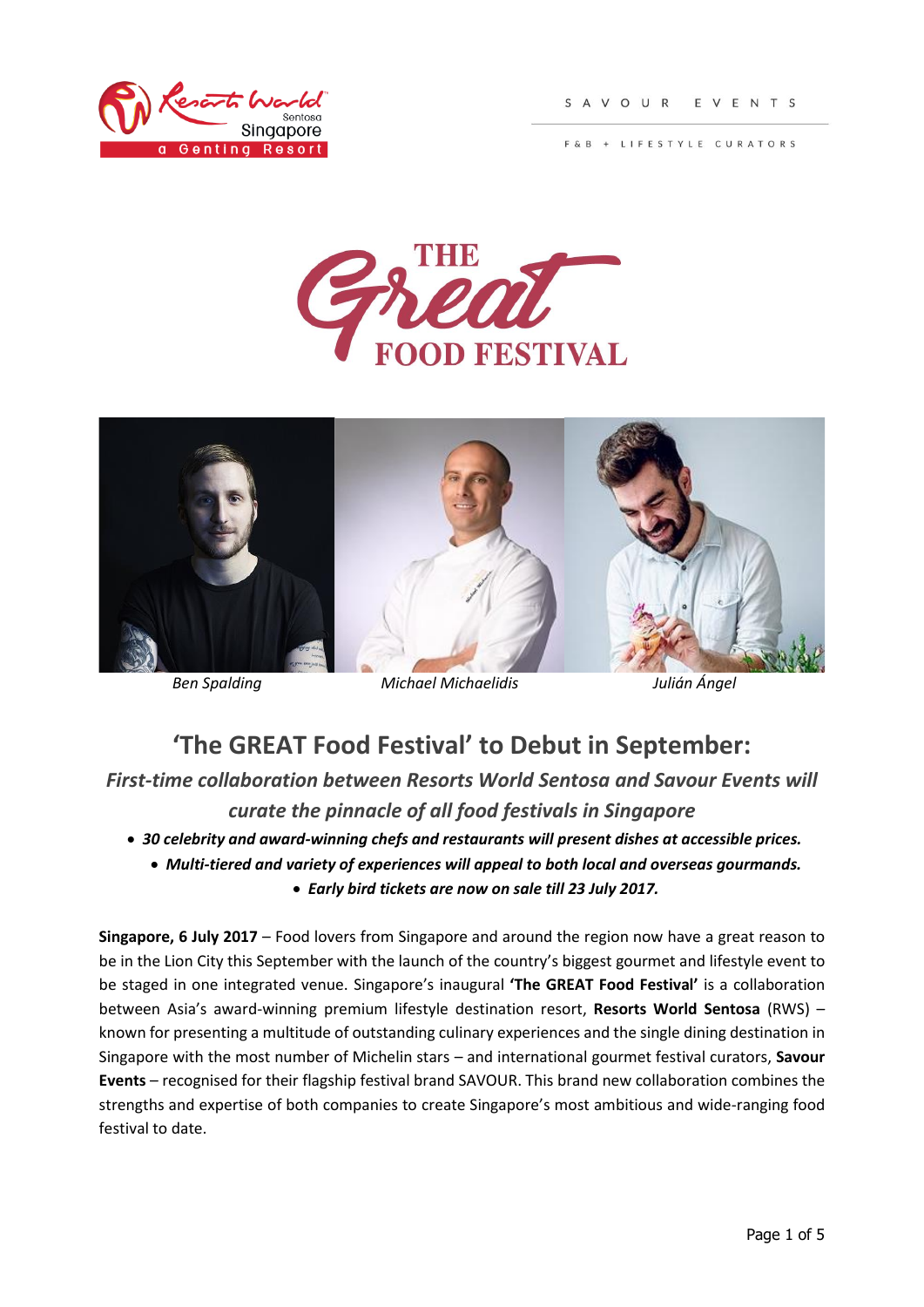'The GREAT Food Festival' will be held over four days from **21 to 24 September 2017** at **Resorts World Sentosa**. The festival will feature the biggest collection of international culinary stars from around the world with a total of 30 top names, including a team of RWS celebrity chefs coming together for the first time, showcasing their masterpieces at various venues across RWS of over 215,000 square feet, or roughly the equivalent area of the Singapore Padang.

Senior Vice President of Hospitality at RWS, Mr Yim Choong Hing said: "Resorts World Sentosa takes pride in delivering unique dining experiences and events. Our excellent variety of dining choices – from Malaysian Food Street to our exciting collection of celebrity and multi-star Michelin restaurants – have been very popular with food lovers. Complementing our own signature events such as the exclusive Art at Curate dining series and RWS Street Eats, we are bringing something new and noteworthy to the table with 'The GREAT Food Festival'. This will be the biggest gourmet event to be held at RWS and the largest in Singapore, setting a new benchmark for food festivals in Asia."

Collaboration partner, Savour Events, is no stranger to organising large-scale food festivals, having taken its SAVOUR brand to six overseas cities in the last two years. "We are excited for this great opportunity to join hands with Resorts World Sentosa to build the pinnacle of food festivals in Singapore, in terms of size and range of experiences", said Mr Darren Chen, Executive Director of Savour Events. "We share a common vision to curate one-of-a-kind gourmet experiences through 'The GREAT Food Festival' which will reinforce Singapore's reputation as the city of choice for dining in the region."

'The GREAT Food Festival' (TGFF) will present an enticing mix of culinary experiences. Grouped into five segments – 'Star Chef Arena', 'Heritage Lane', 'Rollin' Sweet Times', 'Feast of Kings' and 'Connoisseur Collection', visitors can taste specially created dishes at a gourmet arena by star chefs; discover heritageinspired bites from more than 10 countries; be awed by the most breath-taking spread of desserts and pastries in Asia; learn cooking techniques from live demo sessions and get hands-on in baking masterclasses; partake in an extravagant and exclusive medieval banquet; and indulge in sensational 4 hands dinners by award-winning chefs.

# **Star Chef Arena**

Take your tastebuds on the ultimate culinary journey! Choose from over 50 dishes carefully curated by your favourite Michelin-starred chefs and award-winning restaurants from around the world. The celebrated chefs converging at TGFF's Star Chef Arena include **Enrico and Roberto Cerea** (Italy) from the Three Michelin-starred Da Vittorio who are the names behind RWS' Fratelli; **Cat Cora** (USA), the first and only female Iron Chef on Food Network's Iron Chef America who fronts RWS' Ocean Restaurant by Cat Cora; **Scott Webster** (Australia) of Michelin-starred Osia Steak and Seafood Grill at RWS; **Hal Yamashita** (Japan) who is known for his nouvelle Japanese creations and headlines RWS' Syun; **Masayasu Yonemura** (Japan), chef-owner of contemporary Japanese-French Michelin-starred Restaurant Yonemura in Kyoto and Tokyo; TV personality **Ian Kittichai** (Thailand) of Iron Chef Thailand fame who helms RWS' Tangerine; Singapore's popular homegrown celebrity chef **Sam Leong** (Singapore) who spearheads RWS' Forest森; resident chefs **Michael Michaelidis** of famed Joël Robuchon Restaurant at RWS, Singapore's only dining establishment that has been awarded Three Michelin Stars for two consecutive years, and **Lorenz Hoja** of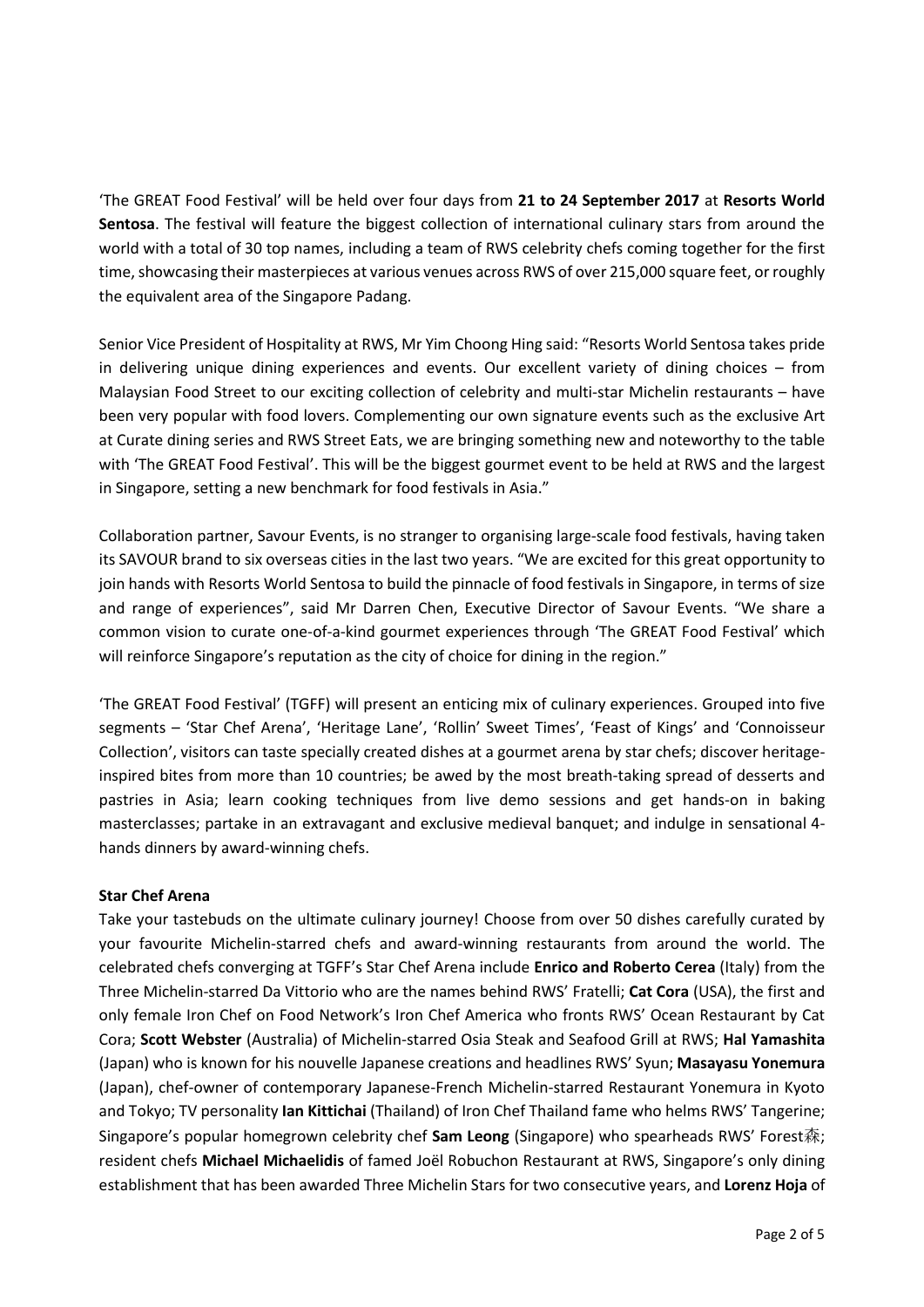Two Michelin-starred L'Atelier de Joël Robuchon at RWS; "father of fusion" **Susur Lee** (Canada) of Tung Lok Heen at RWS; **Florian Favario** – Eric Frechon's protégé from Michelin-starred Céleste at The Lanesborough in London (UK); **Ben Spalding** (UK), an alumnus of The Fat Duck and L'Enclume and one of London's most innovative young chefs today; **Emma Bengtsson** (USA) from Two Michelin-starred Aquavit in New York, the first ever Swedish female chef to run a two-star kitchen in the U.S.; and **Kristen Kish** (USA), winner of Bravo's Top Chef Season 10. The Star Chef Arena is for ticket-holders only. Dishes start from just S\$10.

## **Heritage Lane**

From Spain to Thailand, to Mexico to Italy and Indonesia – immerse yourself in the culinary cultures of the world, with a selection of over 50 heritage-inspired dishes by an array of award-winning chefs, using family recipes and cooking methods passed down for generations. The featured chefs are some of the most talented in Singapore, including **Eugenia Ong** of Table@7, **Han Li Guang** of Michelin-starred Labyrinth, **Jordi Noguera** of FOC Sentosa, and **Stephan Zoisl** of Chef's Table by Chef Stephan. The Heritage Lane is available for public access. Dishes start from just S\$6.

## **Rollin' Sweet Times**

Don't let the name deceive you – this is Asia's largest consumer dessert and pastry showcase, with over 300 delectable creations to be tried or taken home. Rub shoulders with the trendiest bakers and dessert chefs from around the world and pick up tricks of the trade at free masterclasses. Join Instagram star bakers **Julián Ángel** and **Clifford Luu** at our specially created garden-inspired studio which will showcase their expertise in making the most vibrant, out of this world and picture-perfect cakes!

Rollin' Sweet Times is for ticket-holders only. Desserts start from just S\$4.

## **Feast of Kings**

Join Michelin-starred chefs and dine like the Kings and Lords of yesteryear, in a one-of-a-kind dining experience like no other. Seats to the Feast of Kings are limited. Register your interest a[t www.tgff.com.sg.](http://www.tgff.com.sg/)

## **Connoisseur Collection**

Connoisseur Collection is a sensational series of 4-hands dinners taking place on 25 and 26 September where award-winning chefs from the Star Chef Arena meet the accomplished Resident Chefs of RWS in a rare team-up. Savour the extraordinary creations and unique dining experiences produced by the ultimate collaborations between **Ben Spalding X Benjamin Halat at CURATE**; **Kristen Kish X Cat Cora at Ocean Restaurant by Cat Cora** and **Florian Favario X Scott Webster at Osia Steak and Seafood Grill**.

Limited seats are available for these exclusive menus. Tickets will be open for sale at a later date. Register your interest a[t www.tgff.com.sg.](http://www.tgff.com.sg/)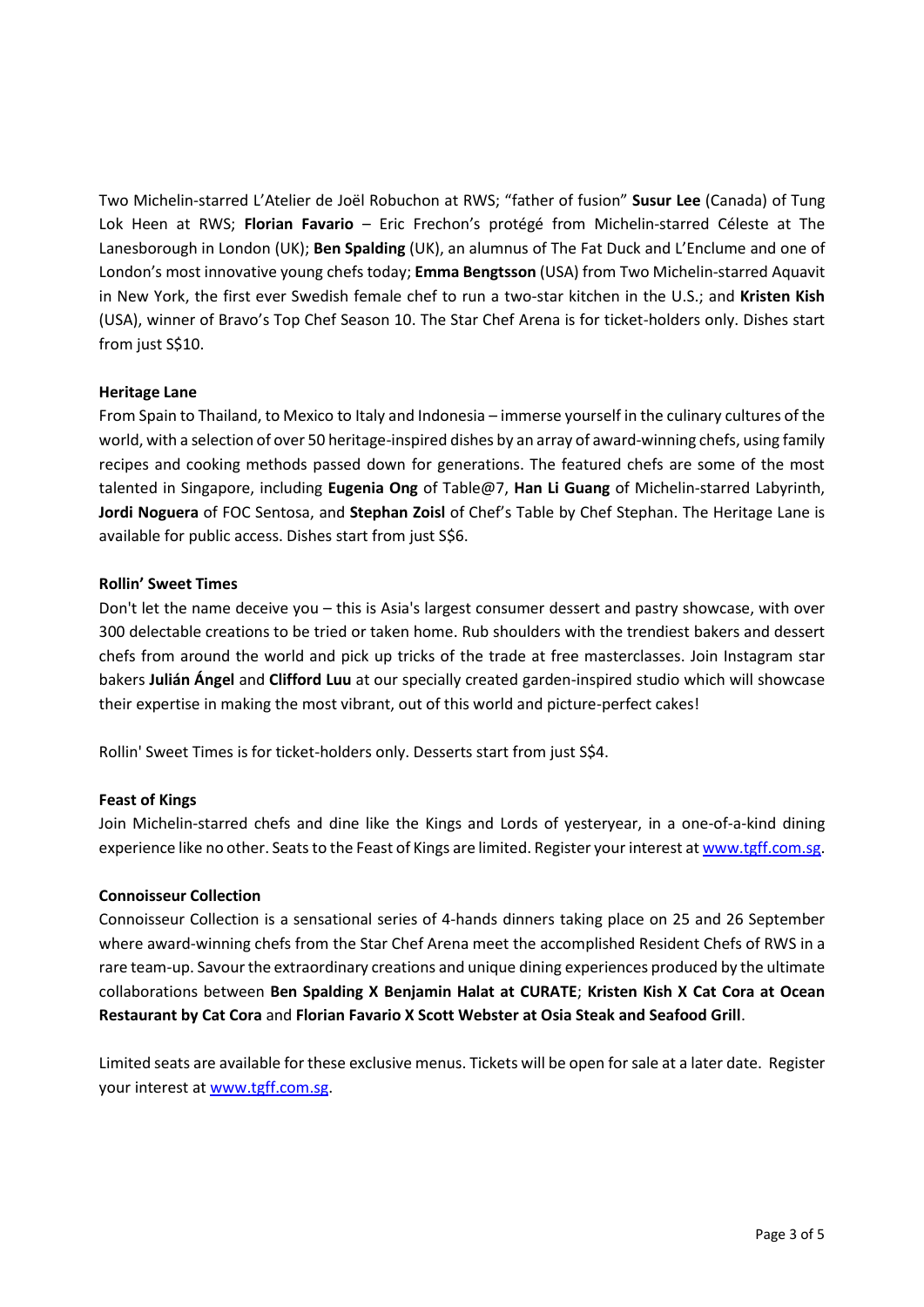### **Ticketing**

**Book your TGFF tickets from now till 23 July** to enjoy the **10% early bird discount**. **RWS Invites members will enjoy 15% off**. The **TGFF Experience Pack** at S\$78 includes S\$35 TGFF credits at Star Chef Arena, S\$10 TGFF credits at Rollin' Sweet Times, a goodie bag worth S\$44.90, **complimentary full-day parking**, plus all-day access to the Celebrity Chef Auditorium for live demo sessions. TGFF credits can be used for food purchase. For more information, visit TGFF's website at [www.tgff.com.sg.](http://www.tgff.com.sg/)

#### **ABOUT RESORTS WORLD SENTOSA**

Resorts World Sentosa (RWS), Asia's premium lifestyle destination resort, is located on Singapore's resort island of Sentosa. Spanning 49 hectares, RWS is home to four world-class attractions including Universal Studios Singapore, S.E.A. Aquarium, Dolphin Island and Adventure Cove Waterpark. Other attractions include the Asian flagship of a world-renowned destination spa, a casino, six unique hotels and the Resorts World Convention Centre. With the most number of Michelin stars in one destination, RWS offers award-winning dining experiences at renowned celebrity chef restaurants, establishing itself as a key player in Singapore's vibrant and diverse dining scene. The integrated resort also offers world-class entertainment, from original resident productions to concerts and public shows such as the Crane Dance and the Lake of Dreams. RWS has been named "Best Integrated Resort" since 2011 for six consecutive years at the TTG Travel Awards which recognises the best of Asia-Pacific's travel industry.

RWS is wholly owned by Genting Singapore, a company of the Genting Group. For more information, please visit [www.rwsentosa.com.](http://www.rwsentosa.com/)

17 / ResortsWorldatSentosa 8 0 @rwsentosa #rwsdining #tgff2017 Www.rwsentosablog.com

#### **ABOUT SAVOUR EVENTS PRIVATE LIMITED**

Savour Events (SEPL) is one of the world's premier curator of F&B and lifestyle experiences. SEPL's brands are present in 7 major Asian cities, where we push through boundaries in the culinary world with innovative products that bring value to communities. SEPL's SAVOUR Festivals remains a unique concept in Asia, reaching over 500,000 fans in the past 5 years. SEPL's pop-up restaurant concepts, such as 4XFOUR, and dining programmes, such as \$100Gourmet, continue to set the standard for dining experiences, benefiting some of the world's most prestigious companies and their customers. SEPL continues to expand its presence across Asia and leverages its relationships with leading lights in the F&B industry to bring the culinary world's best and trendiest to its attendees.

For more information, please visi[t www.savour.online](http://www.savour.online/)



**MEDIA CONTACTS**

**Resorts World Sentosa** Chloe Li Tel: + 65 6577 9759 Email: [chloe.myli@rwsentosa.com](mailto:chloe.myli@rwsentosa.com) **Savour Events** Eunice Chua Tel: +65 6736 1458 Email[: eunice.chua@savour.sg](mailto:eunice.chua@savour.sg)